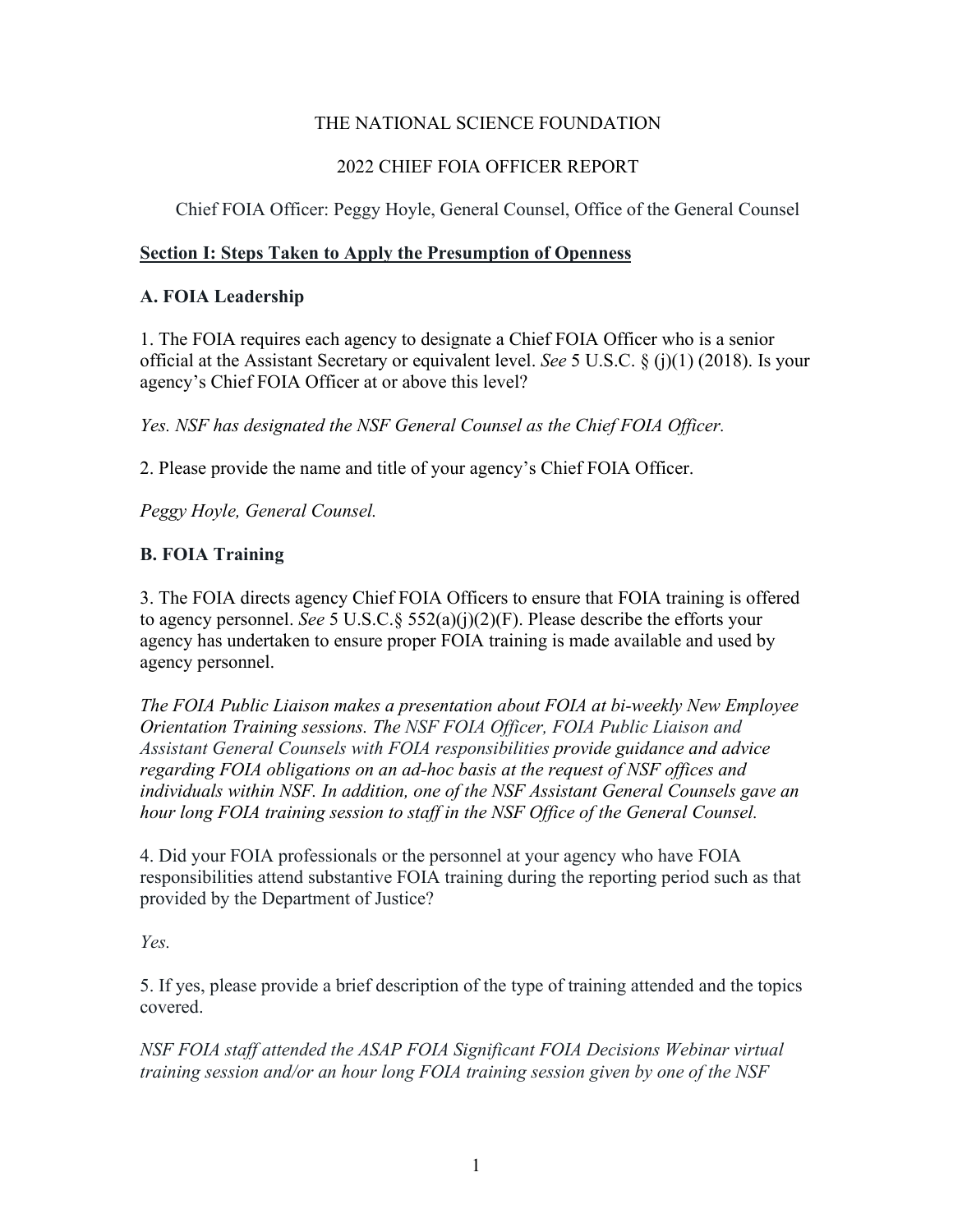*Assistant General Counsels. The hour-long NSF training covered FOIA exemptions 4, 5, and 6.* 

6. Please provide an estimate of the percentage of your FOIA professionals and staff with FOIA responsibilities who attended substantive FOIA training during this reporting period.

## *100%*

7. OIP has directed agencies to "take steps to ensure that all of their FOIA professionals attend substantive FOIA training at least once throughout the year." If your response to the previous question is that less than 80% of your FOIA professionals attended training, please explain your agency's plan to ensure that all FOIA professionals receive or attend substantive FOIA training during the next reporting year.

## *N/A*

8. Did the personnel at your agency who have FOIA responsibilities attend training in federal records management during this reporting period?

*Yes. NSF staff are required to take federal records training annually.* 

# **C. Outreach**

9. Did your FOIA professionals engage in any outreach or dialogue outside of the standard request process with the requester community or open government groups regarding your administration of the FOIA? Please describe any such outreach or dialogue, and, if applicable, any specific examples of how this dialogue has led to improvements in your agency's FOIA administration.

*No.*

# **D. Other Initiatives**

10. Describe any efforts your agency has undertaken to inform non-FOIA professionals of their obligations under the FOIA. In particular, please describe:

- how often and in what formats your agency provides FOIA training or briefings to non-FOIA staff; and
- if senior leaders at your agency received a briefing on your agency's FOIA resources, obligations and expectations during the FOIA process?

*As also described above in response to question 3, the FOIA Public Liaison makes a presentation about FOIA at bi-weekly New Employee Orientation Training sessions. The NSF FOIA Officer, FOIA Public Liaison and Assistant General Counsels with FOIA responsibilities provide guidance and advice regarding FOIA obligations on an ad-hoc*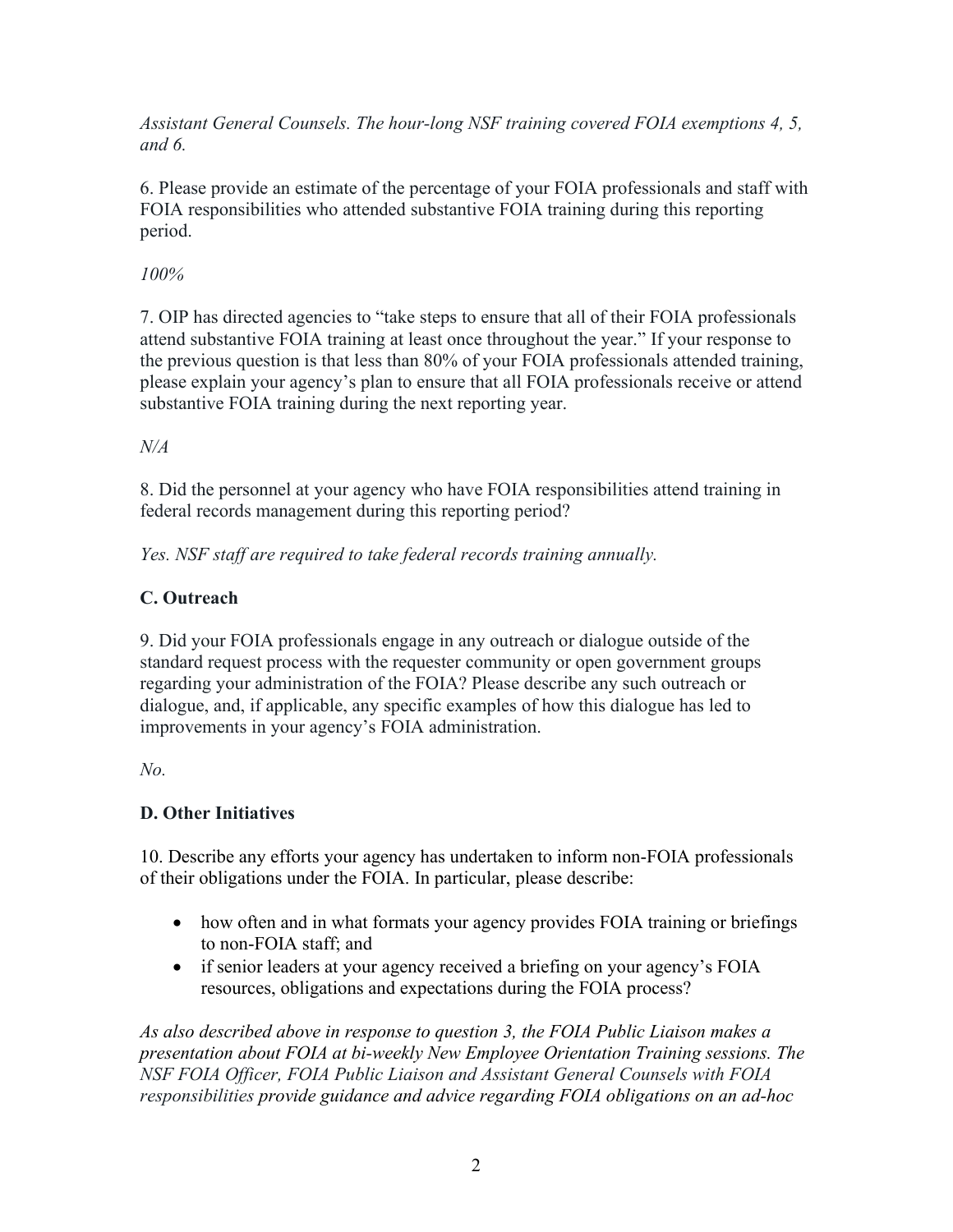*basis at the request of Divisions and individuals within NSF. These presentations are typically done using Power Point slides. For example, the NSF FOIA Officer and one of the Assistant General Counsels gave a presentation to the CISE Directorate regarding FOIA basics and how the FOIA process works at NSF. In addition, the NSF Chief FOIA Officer has had conversations with the NSF Office of the Director regarding additional resources for the NSF FOIA program. These conversations resulted in NSF hiring a second government information law attorney in October, 2021.* 

11. Optional - If there are any other initiatives undertaken by your agency to ensure that the presumption of openness is being applied, please describe them here.

*NSF has internal working groups, such as the Data Accountability Group and the Enterprise Data Governance and Education group that work on data governance and proactive data disclosure issues.* 

#### **Section II: Steps Taken Ensure that Your Agency Has an Effective System in Place for Responding to Requests**

1. For Fiscal Year 2021, what was the average number of days your agency reported for adjudicating requests for expedited processing?

*3.5 days.* 

2. If your agency's average number of days to adjudicate requests for expedited processing was above ten calendar days, please describe the steps your agency will take to ensure that requests for expedited processing are adjudicated within ten calendar days or less.

#### *N/A*

3. The FOIA Improvement Act of 2016 required all agencies to update their FOIA regulations within 180 days. In 2016, OIP issue Guidance for Agency FOIA Regulations and the accompanying Template for Agency FOIA Regulations to assist agencies in updating their regulations in accordance with the statute. Has your agency updated its FOIA regulations in accordance with the FOIA Improvement Act of 2016? If not, what is your agency's plan to update your regulations?

*NSF is currently working on updating its FOIA regulations. Due to limited resources, this update has previously been difficult to accomplish. However, NSF recently hired a second government information law attorney in the Office of General Counsel to help address such issues.* 

4. Standard Operating Procedures (SOPs) generally document your agency's internal processes for administering the FOIA beyond your FOIA regulations and FOIA Reference GUIDE. As noted in OIP's guidance, having SOPs can improve the consistency and quality of an agency's FOIA process. SOPs can also serve as a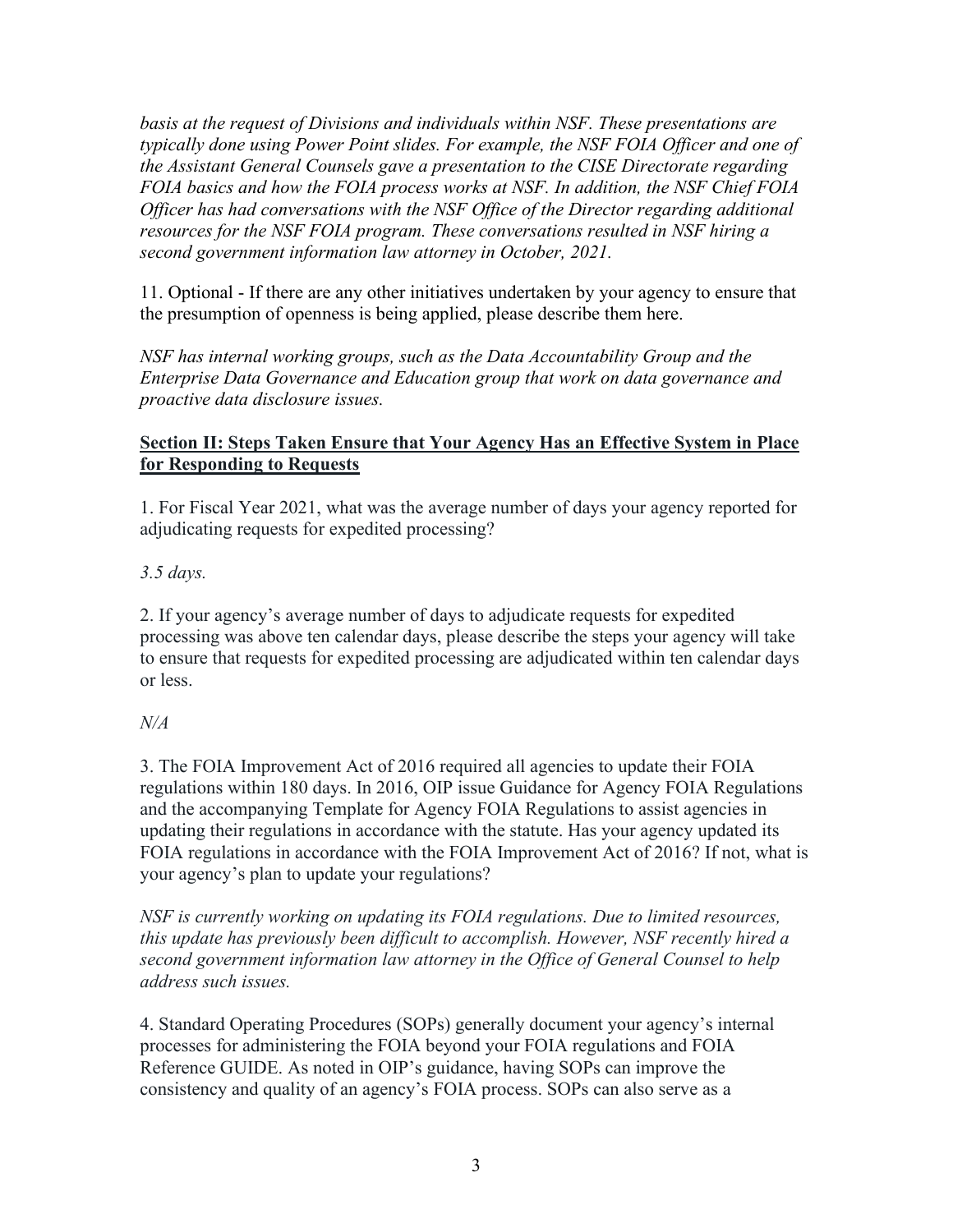significant resource for incoming FOIA processionals and a way to preserve much of the agency's institutional knowledge on administering the FOIA from how to handle requests from start-to-finish, to identifying and making proactive disclosures, to maintaining a FOIA website. Does your agency have up-to-date internal SOPs for your FOIA administration?

*No. Given the small size of the current NSF FOIA staff who process requests, which consists of only two full time people, the consistency and quality of how NSF's FOIA program is administered is not a significant challenge.* 

5. If no, please provide a timeline for when your agency plans to develop or update its SOPs.

*NSF has started drafting FOIA SOPs and recognizes that having SOPs in place may help preserve institutional knowledge during periods of FOIA staff turnover and potential growth.* 

6. Has your agency established alternative means of access to first-party requested records outside of the FOIA process?

*No.* 

7. If yes, please provide examples. If no, please explain if such opportunities exist at your agency and whether there are any challenges in establishing alternative means of access.

*Most records at NSF consist of scientific research proposals and grant awards to academic or other types of institutions. These records do not contain they type of firstparty information that would be appropriate to disclose outside of the FOIA process.* 

8. Did your agency conduct a self-assessment of its FOIA administration during the reporting period? If so, please describe the self-assessment methods used, such as analyzing Annual Report or raw data, using active workflows and track management, reviewing and updating processing procedures, etc. In addition, please specifically highlight any data analysis methods or technologies used to assess your agency's FOIA program.

*The NSF FOIA team meets weekly, and those meetings often include looking over the FOIA log and discussing strategies to improve the NSF FOIA program, reduce the FOIA backlog, and speed up the processing of requests.* 

9. The FOIA Improvement Act of 2016 requires additional notification to requesters about the services provided by the agency's FOIA Public Liaison. Please provide an estimate of the number of times requesters sought assistance from your agency's FOIA Public Liaison during FY 2021 (please provide a total number or an estimate of the number).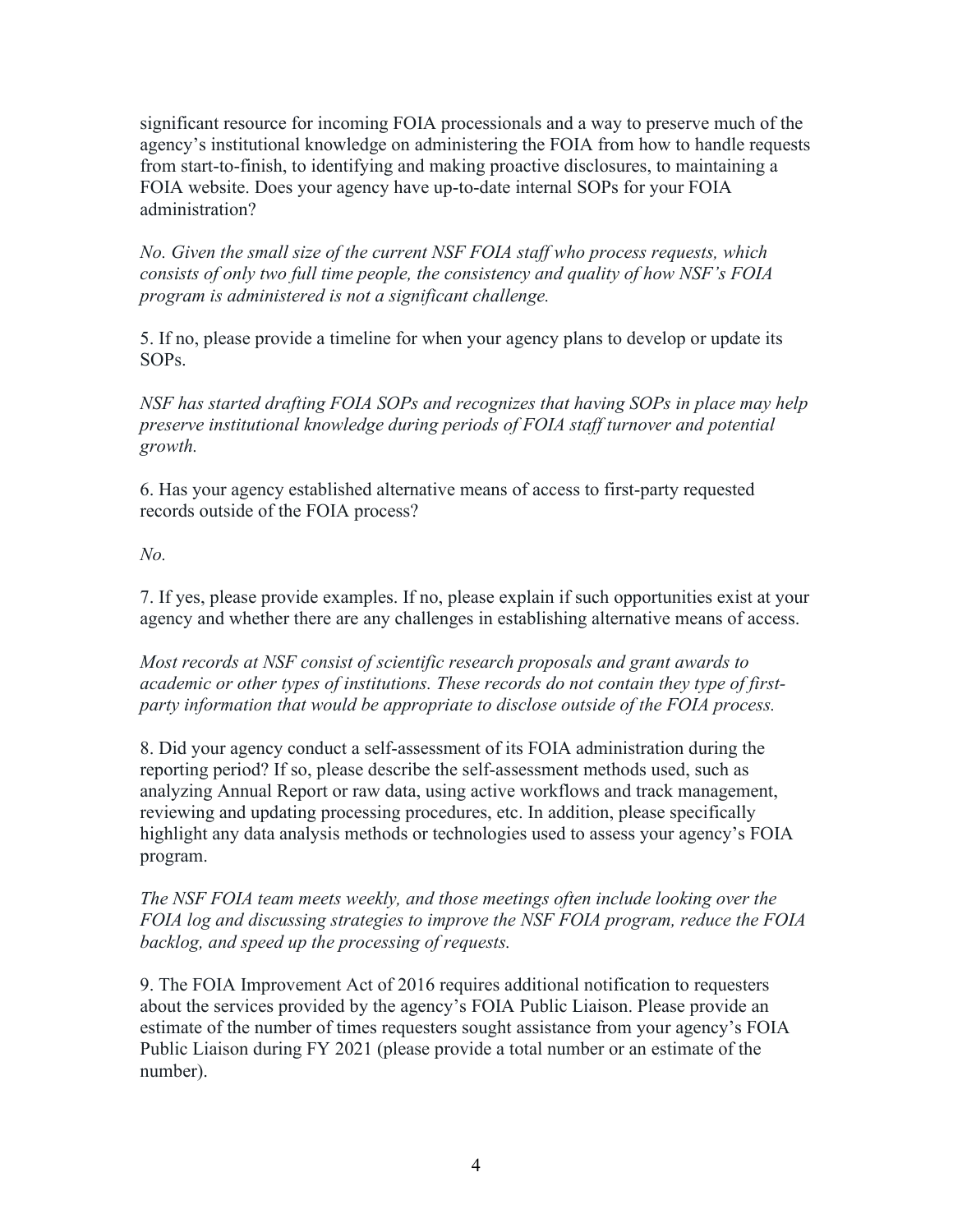*One.* 

10. Has your agency reviewed its FOIA-related staffing capabilities to identify resources needed to respond to current and anticipated FOIA demands?

*Yes. The Chief FOIA Officer has engaged in discussions with the NSF Office of the Director regarding the NSF FOIA program's staffing needs. This resulted in a second government information law attorney being hired in the Office of the General Counsel in October, 2021.* 

11. Optional - Please describe:

- Best practices used to ensure that your FOIA system operates efficiently and effectively.
- Any challenges your agency faces in this area.

*N/A*

## **Section III: Steps Taken to Increase Proactive Disclosures**

1. Please describe what steps your agency takes to identify, track and post (a)(2) proactive disclosures.

*The NSF e-Gov Content Inventory, [https://www.nsf.gov/policies/egov\\_inventory.jsp,](https://www.nsf.gov/policies/egov_inventory.jsp) describes NSF's commitment to providing useful information to the public. This policy also provides information about the four-priority approach NSF uses to provide information content along with a table laying out the different types of information that are made available under each of the priorities.* 

2. Provide examples of any material that your agency has proactively disclosed during the past reporting year, including records that have been requested and released three or more times in accordance with 5 U.S.C.  $\S 552(a)(2)(D)$ . Please include links to these materials as well.

*NSF continually updates its public database of awards with abstracts of awarded proposals, resulting publications, and final reports on research results: [http://www.nsf.gov/awardsearch/.](http://www.nsf.gov/awardsearch/) In addition, NSF publicizes agency data sets on the agency's Digital Strategy [https://www.nsf.gov/digitalstrategy/,](https://www.nsf.gov/digitalstrategy/) Open Government [https://www.nsf.gov/open/,](https://www.nsf.gov/open/) Open Data http://www.nsf.gov/data and Developer http://www.nsf.gov/developer/ web pages, as well as through the agency's social media sites. Data from the National Center for Science and Engineering Statistics can be found here: [https://www.nsf.gov/statistics/data.cfm.](https://www.nsf.gov/statistics/data.cfm) Information about public access to the results of NSF funded research can be found here:* 

*[https://www.nsf.gov/news/special\\_reports/public\\_access/index.jsp.](https://www.nsf.gov/news/special_reports/public_access/index.jsp) In addition, NSF makes is Proposal and Award Policies and Procedures Guide available here: [https://nsf.gov/publications/pub\\_summ.jsp?ods\\_key=pappg](https://nsf.gov/publications/pub_summ.jsp?ods_key=pappg)*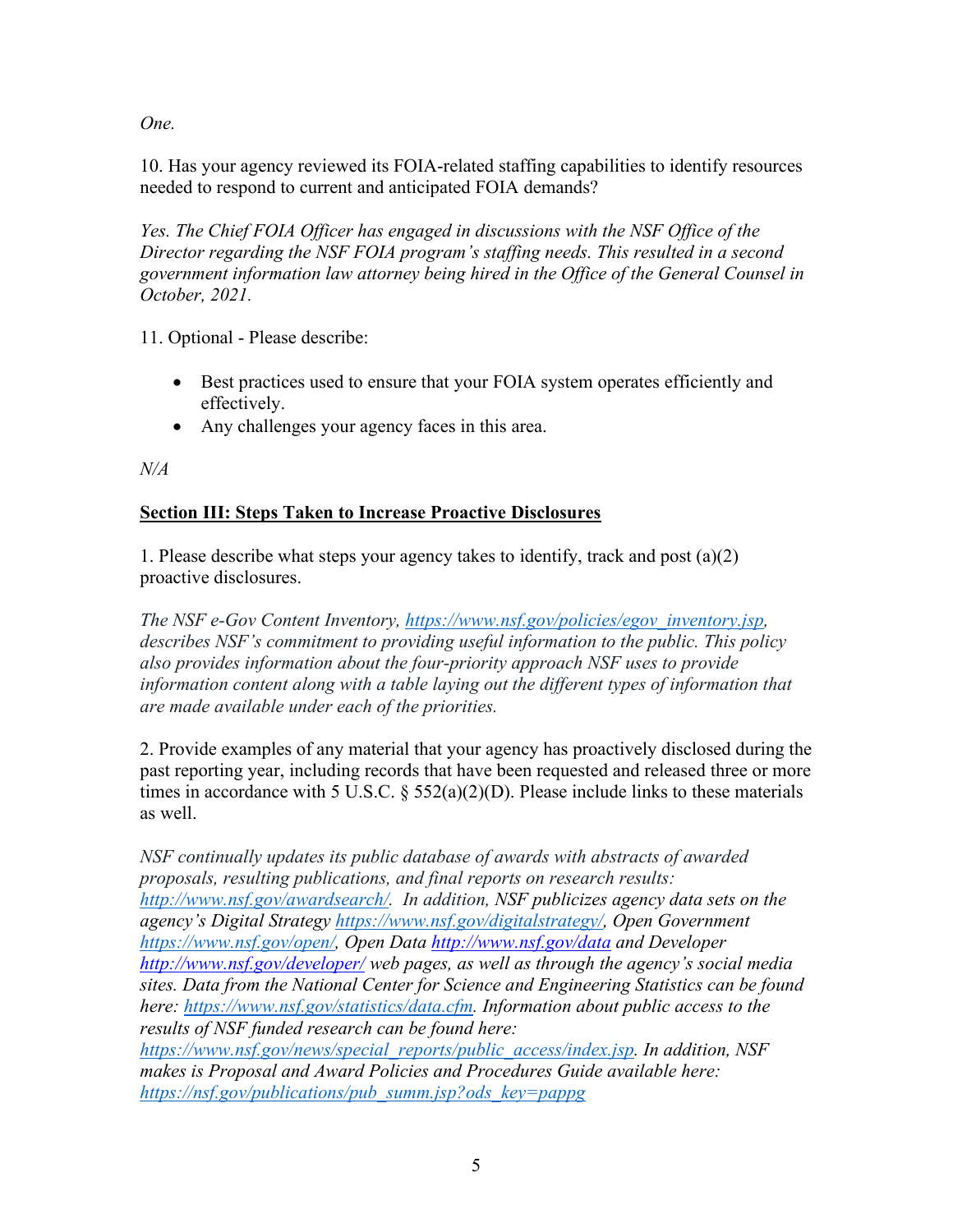NSF did not receive three or more requests for the same records in FY 2021. 3. Does your agency disseminate common types of material outside of FOIA, including in online databases where the public may access them. If yes, please provide examples and, if applicable, statutory authority.

*NSF routinely posts information in data.gov and currently has 161,525 data sets available on that site. Posting this information is consistent with the requirements of the OPEN Government Data Act in Title II of the Foundations for Evidence Based Policymaking Act (Pub.L. 115-435).* 

4. Beyond posting new material, is your agency taking steps to make the posted information more useful to the public, especially to the community of individuals who regularly access your agency's website?

*Yes.* 

5. If yes, please provide examples of such improvements. In particular, please describe steps your agency is taking to post information in open, machine-readable, and machineactionable formats, to the extent feasible.

*NSF recognizes that individuals who regularly access the NSF website primarily come from the scientific community. NSF strives to make data of particular interest to this community available in a variety of ways. For example, NSF currently has 161,525 data sets available on data.gov. NSF also currently has 3,496 records available in the NSF document library found here: [https://www.nsf.gov/publications/.](https://www.nsf.gov/publications/) These documents can be searched by document type, organization type, publication date, and document title. An additional 5,403 records are available in the archived document library.* 

*NSF also provides an annual report to the National Science Board, the NSF Merit Review Report, that is publicly posted and includes data on proposals and awards and other pertinent information that is of great interest to the scientific community [\(https://www.nsf.gov/nsb/publications/pubmeritreview.jsp\)](https://www.nsf.gov/nsb/publications/pubmeritreview.jsp).* 

*On the agency website, NSF publicizes information about National Science Board meeting announcements and minutes; NSF solicitations; NSF funding trends data; NSF budget information; NSF-related statistical information; lists of publications available for download; award and funding information; minutes from the various directorate, office and NSF‐wide advisory committees; committee of visitor reports for the various directorates and offices; an events calendar; texts of speeches given by the NSF Director and Chief Operating Officer; a list of NSF‐related congressional hearings; news releases and media advisories; factsheets about NSF programs and priorities; feature articles; audio podcasts and videos about NSF‐supported research results; and the NSF Multimedia Gallery which provides images and other visual media for educational and informational use.*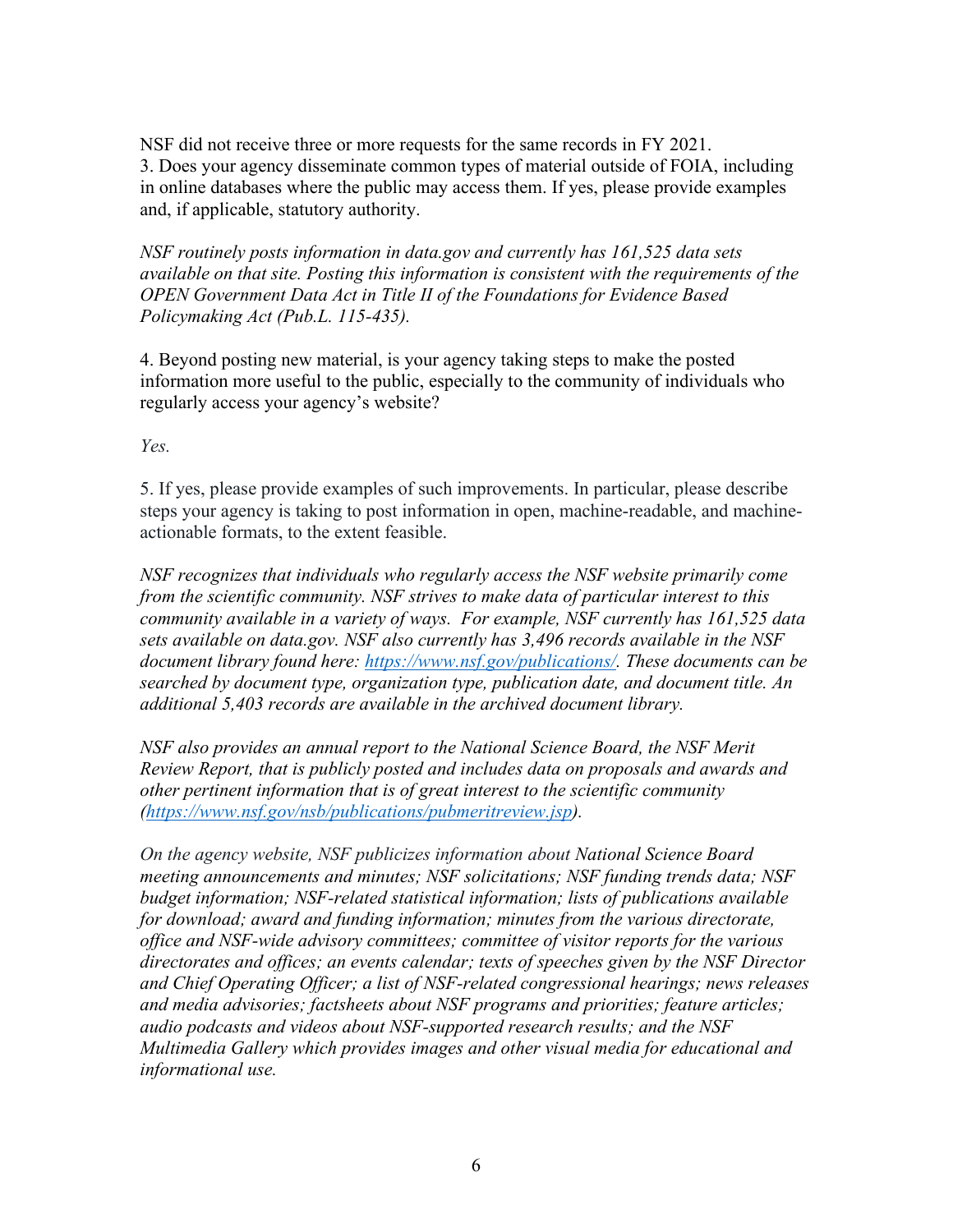6. Does your proactive disclosure process or system involve any collaboration with agency staff outside the FOIA office? If so, describe the interaction.

*Yes. The NSF Office of Legislative and Public Affairs coordinates the majority of information that appears on NSF's website. In addition, components of NSF, including but not limited to, the NSF CIO, CDO, NCSES, and the NSB, all routinely produce reports, statistics, and other data that is of interest to the public.* 

7. Optional – Please describe:

- Best practices used to improve proactive disclosures
- Any challenges your agency faces in this area.

*N/A*

### *Section IV: Steps Taken to Greater Utilize Technology*

1. Has your agency reviewed its FOIA-related technological capabilities to identify resources needed to respond to current and anticipated FOIA demands.

*Yes. NSF is exploring different FOIA and eDiscovery solutions that could help improve the efficiency of how the NSF FOIA program operates.* 

2. Please briefly describe any new types of technology your agency began using during the reporting period to support your FOIA program.

*NSF did not utilize any new technology in the past year but is exploring new technology options for the coming year.* 

3. OIP issued guidance in 2017 encouraging agencies to regularly review their FOIA websites to ensure that they contain essential resources and are informative and userfriendly. Has your agency reviewed its FOIA website(s) during the reporting period to ensure it addresses the elements noted in the guidance?

*Yes.*

4. Did all four of your agency's quarterly reports for Fiscal Year 2021 appear on your agency's website and on FOIA.gov?

*Yes.* 

5. If your agency did not successfully post all quarterly reports, with information appearing on FOIA.gov, please explain why and provide your agency's plan for ensuring that such reporting is successful in Fiscal Year 2022.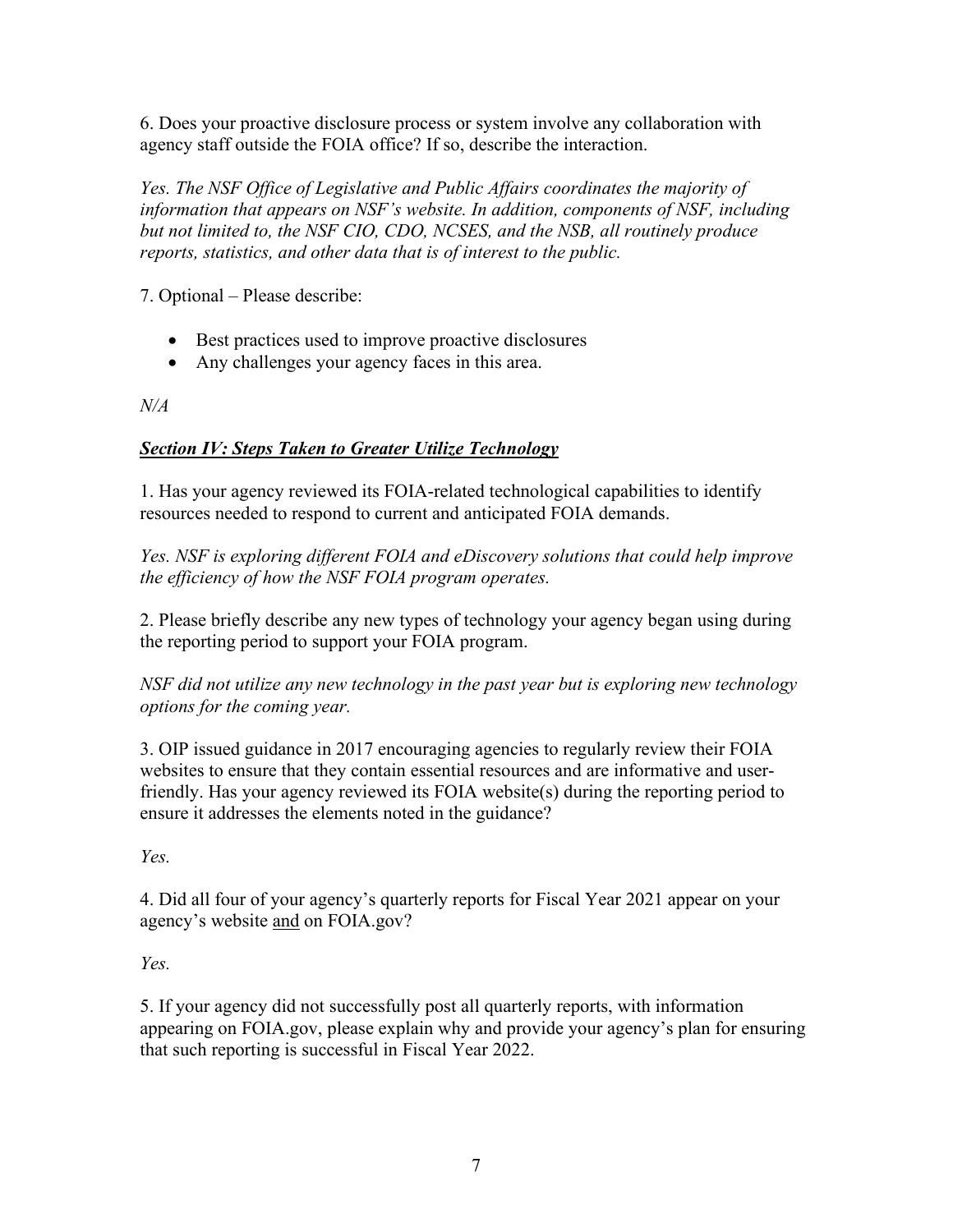*All four quarterly reports were posted to FOIA.gov. The NSF FOIA team was focused on closing very large backlogged FOIA requests and ran into some technical difficulties. As a result, it did not get all the reports posted to the NSF website. NSF anticipates that the Q4 report will be posted shortly.* 

6. The FOIA Improvement Act of 2016 requires all agencies to post the raw statistical data used to compile their Annual FOIA Reports. Please provide the link to this posting for your agency's Fiscal Year 2020 Annual FOIA Report and, if available, for your agency's Fiscal Year 2021 Annual FOIA Report.

*FY 2020: [https://www.nsf.gov/policies/NSF\\_FOIA\\_Raw\\_Data\\_FY2020.pdf](https://www.nsf.gov/policies/NSF_FOIA_Raw_Data_FY2020.pdf)*

6. Optional – please describe:

- Best practices used in greater utilizing technology
- Any challenges your agency faces in this area

#### *N/A*

#### **Section V: Steps Taken to Improve Timeliness in Responding to Requests and Reducing Backlogs**

#### **A. Simple Track**

1. Does your agency utilize a separate track for simple requests?

*Yes.* 

2. If your agency uses a separate track for simple requests, according to Annual FOIA Report section VII.A, was the agency overall average number of days to process simple requests twenty working days or fewer in Fiscal Year 2021?

*No. The average number of days to process simple track requests was 92.* 

3. Please provide the percentage of requests processed by your agency in Fiscal Year 2021 that were placed in your simple track.

*30%* 

4. If your agency does not track simple requests separately was the average number of days to process all non-expedited requests twenty working days or fewer?

*N/A*

## **B. Backlogs**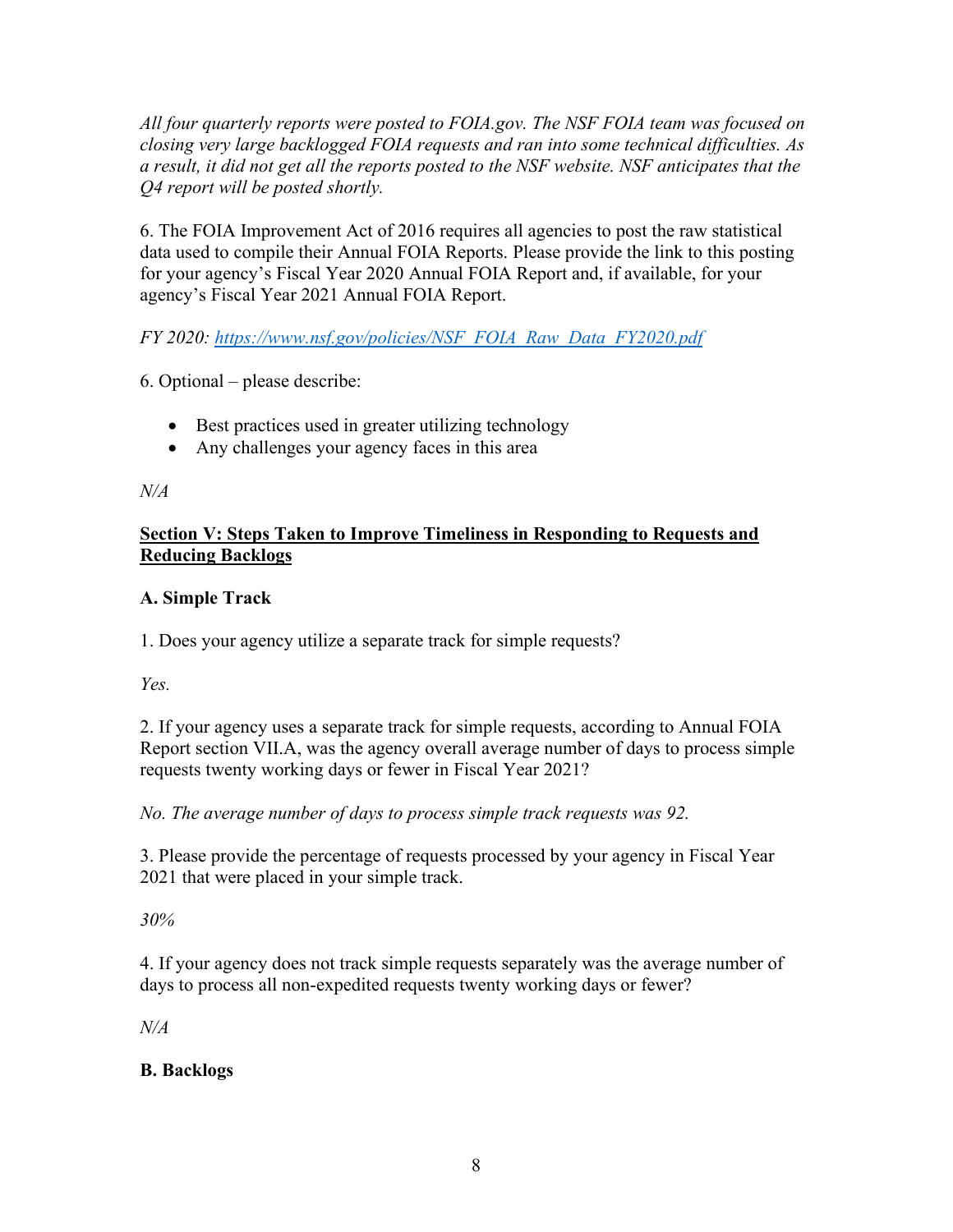### **BACKLOGGED REQUESTS**

5. If your agency had a backlog of requests at the close of Fiscal Year 2021, according to Annual FOIA Report Section XII.D.2, did that backlog decrease as compared with the backlog reported at the end of Fiscal Year 2019?

*No.* 

6. If not, according to Annual FOIA Report Section XII.D.1, did your agency process more requests during Fiscal Year 2021 than it did during Fiscal Year 2020?

*Yes.* 

7. If your agency's request backlog increased during Fiscal Year 2021, please explain why and describe the causes that contributed to your agency not being able to reduce its backlog. When doing so, please also indicate if any of the following were contributing factors:

- An increase in the number of incoming requests.
- A loss of staff.
- An increase in the complexity of the requests received. If possible please provide examples or briefly describe the types of complex requests contributing to your backlog increase.
- Impact of COVID-19 and workplace and safety precautions.
- Any other reasons please briefly describe or provide examples when possible.

*The NSF FOIA team was able to process significantly more requests this year than last year, but the number of incoming requests also increased. In addition, NSF saw an increase in FOIA appeals and dealt with two FOIA lawsuits this year, which required administrative support from the FOIA team and took time away from processing requests. With a small FOIA processing staff of two full time staff, tackling backlogged FOIA requests, which are often complex and voluminous, while also processing new simple track requests is challenging. Approximately 70% of the FOIA requests NSF receives are "complex" and thus take more time and effort to close.* 

8. If you had a request backlog please report the percentage of requests that make up the backlog out of the total number of requests received by your agency in Fiscal Year 2021.

131%

## **BACKLOGGED APPEALS**

9. If your agency had a backlog of appeals at the close of Fiscal Year 2021, according to Section XII.E.2 of the Annual FOIA Report, did that backlog decrease as compared with the backlog reported at the end of Fiscal Year 2020?

*NSF did not have a backlog of appeals during Fiscal Year 2021.*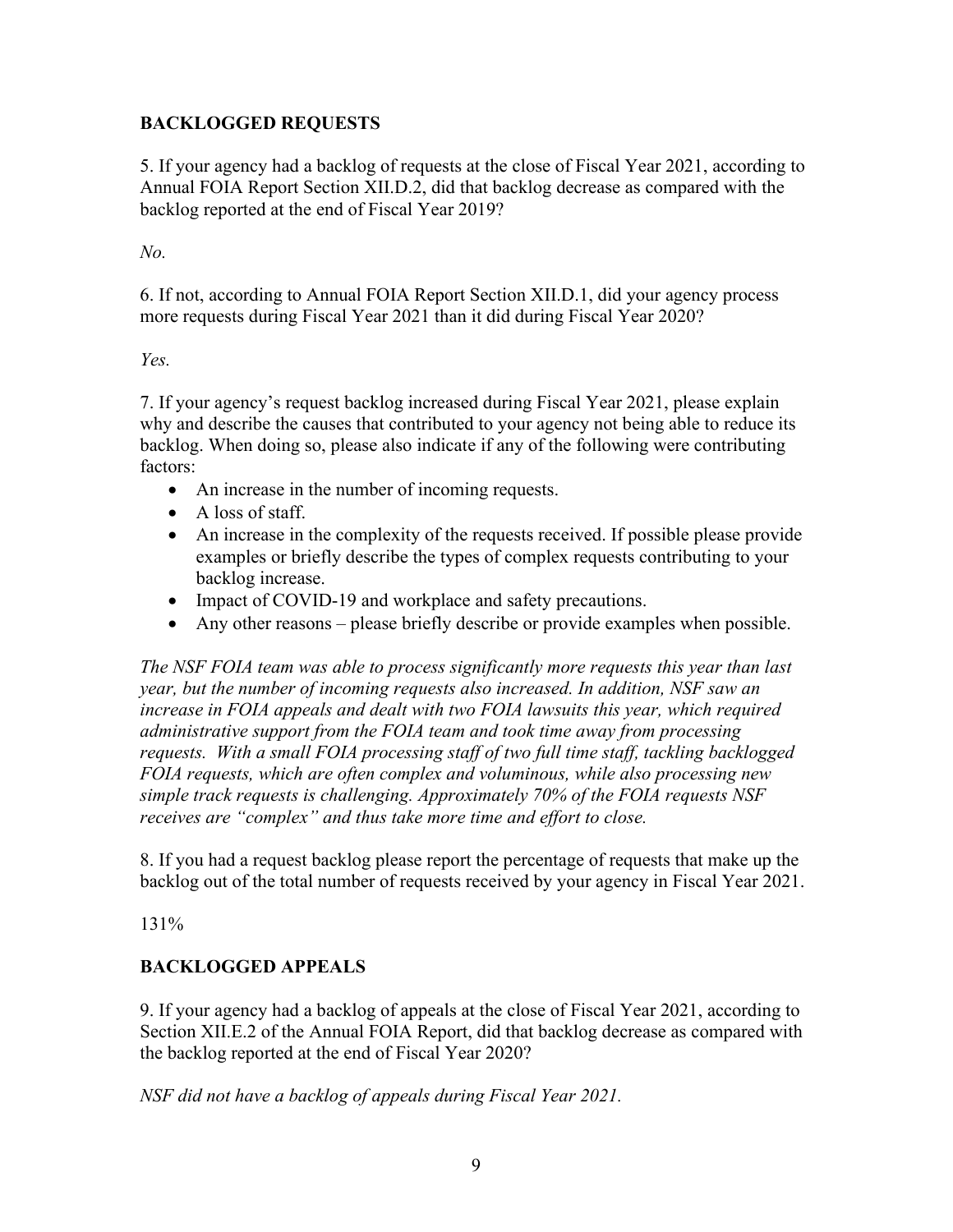10. If not, according to section XII.E.1 of the Annual FOIA Report, did your agency process more appeals during Fiscal Year 2021 than it did during Fiscal Year 2020?

## *N/A*

11. If your agency's appeal backlog increased during Fiscal Year 2021, please explain why and describe the causes that contributed to your agency not being able to reduce its backlog. When doing so, please also indicate if any of the following were contributing factors:

- An increase in the number of incoming appeals.
- A loss of staff.
- An increase in the complexity of the requests received. If possible, please provide examples or briefly describe the types of complex requests contributing to your backlog increase.
- Impact of COVID-19 and workplace safety precautions.
- Any other reasons please briefly describe or provide examples when possible.

# *N/A*

12. If you had an appeal backlog please report the percentage of appeals that make up the backlog out of the total number of appeals received by your agency in Fiscal Year 2021. If your agency did not receive any appeals in Fiscal Year 2021 and/or has no appeal backlog, please answer with "N/A."

*N/A*

# **C. Backlog Reduction Plans**

13. In the 2021 guidelines for Chief FOIA Officer Reports, any agency with a backlog of over 1000 requests in Fiscal Year 2020 was asked to provide a plan for achieving backlog reduction in the year ahead. Did your agency implement a backlog reduction plan last year? If so, describe your agency's efforts in implementing this plan and note if your agency was able to achieve backlog reduction in Fiscal Year 2021?

### *NSF does not have a backlog of over 1000 requests and did not implement a specific backlog reduction plan.*

14. If your agency had a backlog of more than 1,000 requests in Fiscal Year 2021, please explain your agency's plan to reduce this backlog during Fiscal Year 2022. In particular, please also detail how your agency developed and plans to execute your backlog reduction plans.

# *N/A*

## **D. Status of Oldest Requests, Appeals, and Consultations**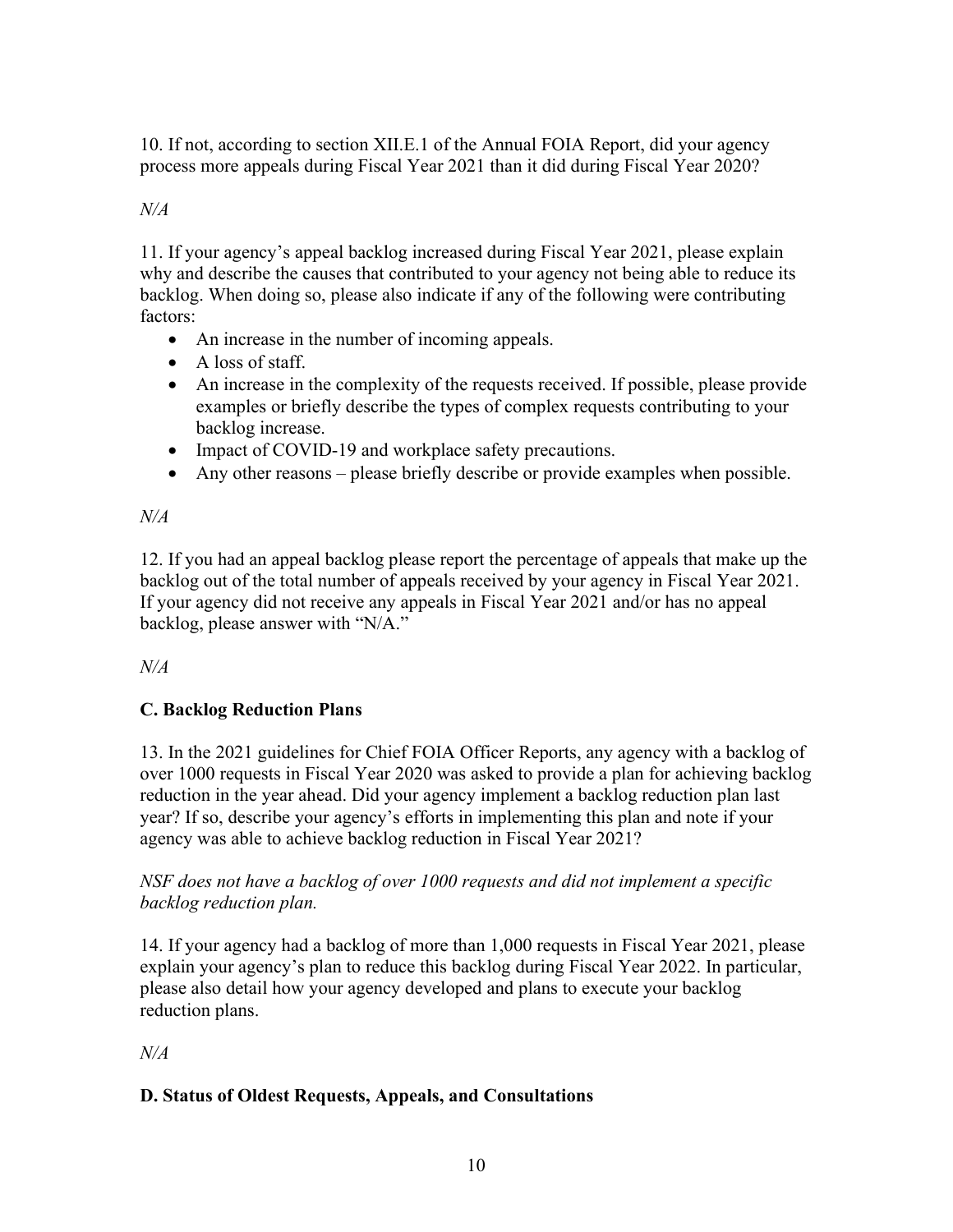### **OLDEST REQUESTS**

15. In Fiscal Year 2021, did your agency close the ten oldest pending perfected requests that were reported in Section VII.E of your Fiscal Year 2020 Annual FOIA Report?

*No.* 

16. If no, please provide the number of these requests your agency was able to close by the end of the fiscal year, as listed in Section VII.E of your Fiscal Year 2020 Annual FOIA Report. If you had less than ten total oldest requests to close, please indicate that.

*None.* 

17. Beyond work on the ten oldest requests, please describe any steps your agency took to reduce the overall age of your pending requests.

*NSF has focused on balancing the closure of old requests, most of which are complex, with the closure of new simple track requests. NSF only has two full-time staff members who process FOIA requests and receives hundreds of new requests each year, so achieving this balance is challenging.* 

## **TEN OLDEST APPEALS**

18. In Fiscal Year 2021, did your agency close the ten oldest appeals that were reported pending in Section VI.C.5 of your Fiscal Year 2020 Annual FOIA Report?

*N/A. NSF did not have any pending appeals in the Fiscal Year 2020 Annual FOIA Report.* 

19. If no, please provide the number of these appeals your agency was able to close by the end of the fiscal year, as listed in Section VI.C.5 of your Fiscal Year 2020 Annual FOIA Report. If you had less than ten total oldest appeals to close, please indicate that.

*N/A*

20. Beyond work on the ten oldest appeals, please describe any steps your agency took to reduce the overall age of your pending appeals.

*N/A*

## **TEN OLDEST CONSULTATIONS**

21. In Fiscal Year 2021, did your agency close the ten oldest consultations that were reported pending in Section XII.C of your Fiscal Year 2020 Annual FOIA Report?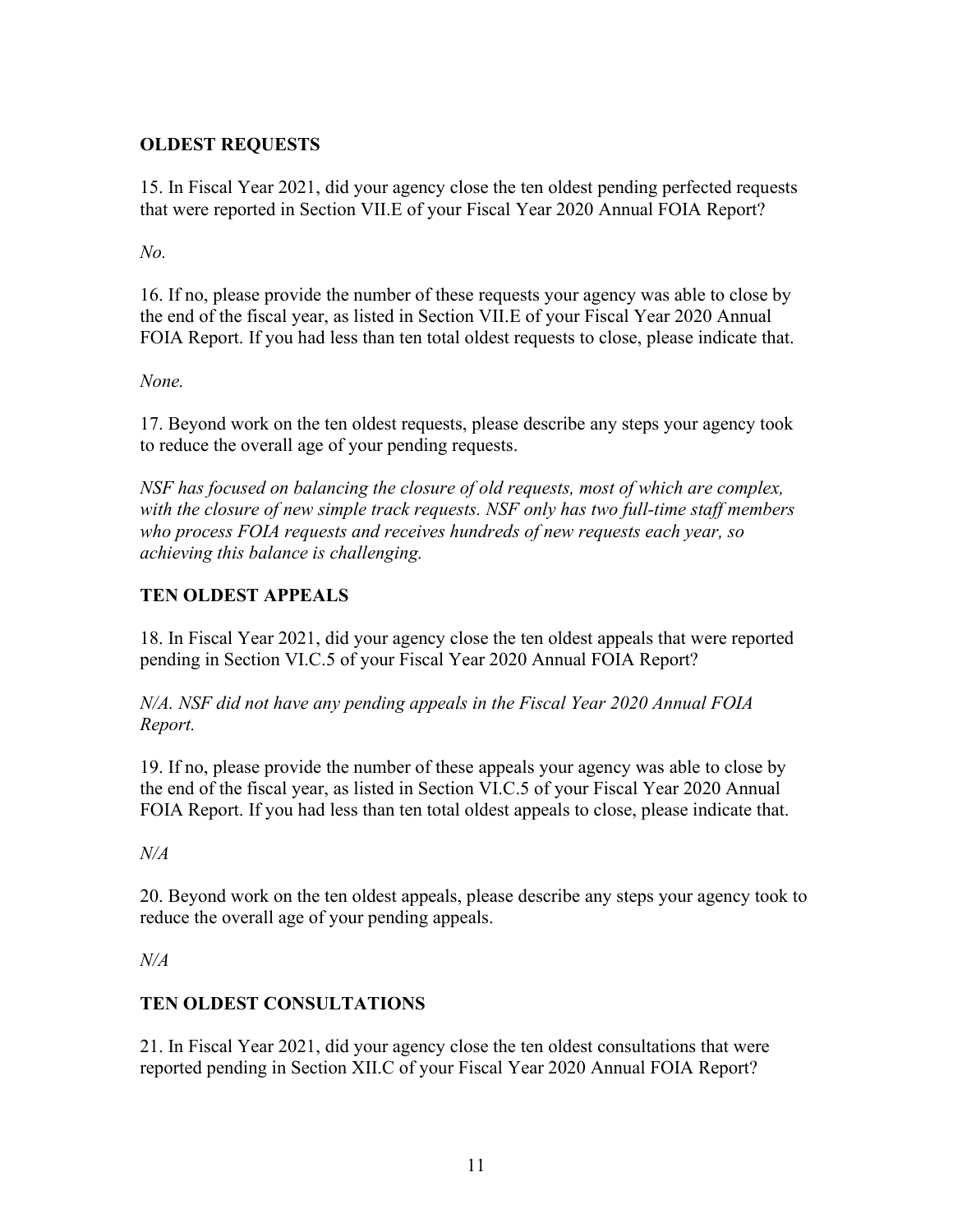*Yes.* 

22. If no, please provide the number of these consultations your agency was able to close by the end of the fiscal year, as listed in Section XII.C. of your Fiscal Year 2020 Annual FOIA Report. If you had less than ten total oldest consultations to close, please indicate that.

*NSF closed the one pending consultation from its Fiscal Year 2020 Annual FOIA Report.* 

### **E. Additional Information on Ten Oldest Requests, Appeals, and Consultations & Plans.**

23. Briefly explain any obstacles your agency faced in closing its ten oldest requests, appeals, and consultations from Fiscal Year 2020.

*NSF has been able to ensure that there is no backlog of appeals and resolve the single backlogged consultation from last year. However, balancing the workload of responding to new FOIA requests and working on the ten oldest requests, which are complex and involve reviewing voluminous records, is a challenge for NSF's small FOIA staff*. *In addition, this year the NSF FOIA staff had the additional pressure of an increased number of FOIA requests, appeals, and FOIA-related litigation.* 

24. If your agency was unable to close any of its ten oldest requests because you were waiting to hear back from other agencies on consultations you sent, please provide the date the request was initially received by your agency, the date when your agency sent the consultation, and the date when you last contacted the agency where the consultation was pending.

# *N/A*

25. If your agency did not close its ten oldest pending requests, appeals or consultations, please provide a plan describing how your agency intends to close those "ten oldest" requests, appeals, and consultations during Fiscal Year 2022.

*NSF plans to focus on the ten oldest pending FOIA requests and ensure that it processes as many as possible in the coming fiscal year. In addition, NSF is exploring FOIA/eDiscovery tools that will help the program operate more efficiently.* 

# **F. Success Stories**

Out of all the activities undertaken by your agency since March 2021 to increase transparency and improve FOIA administration, please briefly describe here at least one success story that you would like to highlight as emblematic of your agency's efforts. The success story can come from any one of the five key areas but should not be something that you have reported in a prior year. As noted above, OIP will highlight